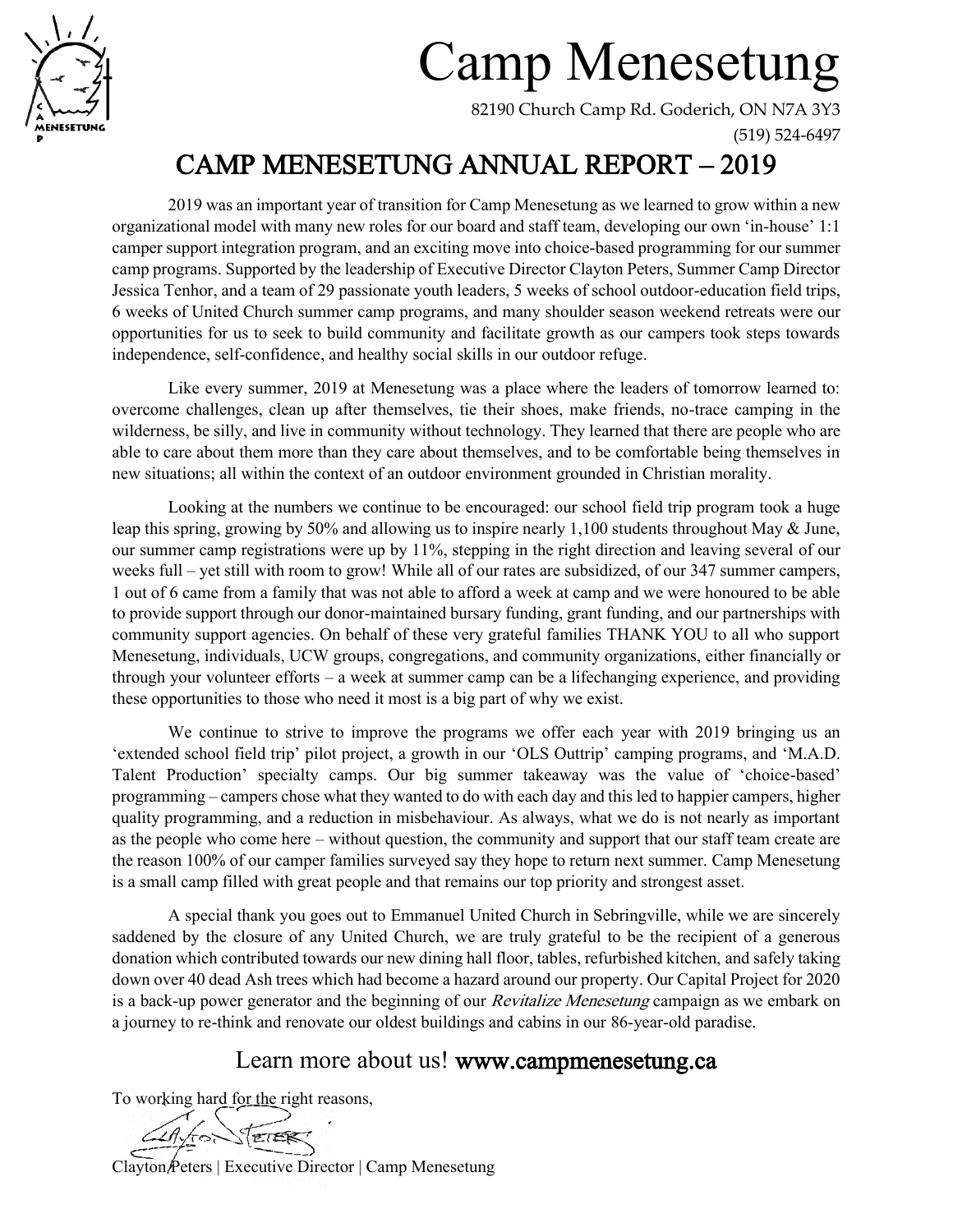### *CAMP BIMINI*

#### *OUR MISSION STATEMENT*

We believe that Camp Bimini is a place where God's creation comes together with respect for each other and the environment. It is our goal to give every child and youth a camping experience where they feel loved and valued for who they are. We strive to be welcoming and inclusive of each individual and provide a safe and nurturing place where campers may experience nature, grow spiritually and create lifelong friendships.

 *3180 Perth Road 113, RR 1 St. Pauls, ON N0K 1V0 519-271-4129 [campbimini@cyg.net](mailto:campbimini@cyg.net) [www.campbimini.ca](http://www.campbimini.ca/) @campbimini*

Through our school program in June, approximately 1000 students came to Bimini. It is a time for games, pool, nature studies, crafts and camp life for a day. It is a great way to connect with many kids about the many blessings of camp and of the great outdoors. Our summer program had over 700 campers registered. We all sang lots, saw lots, created lots, ran lots, discovered lots and danced lots. Our themes throughout the summer were: Time Warped, Once upon a Time, There's no Place Like Bimini, Uh Oh!, Let the Games Begin, Good Enough to Eat, Seuss on the Loose, What's your Thing. Many of our campers come from within 45 minutes of Bimini with some coming from more than 5 hours away. The end of June we held our annual Leadership camp for teens in grade 8. It was a good weekend to help teens discover their leadership skills for leading in their families, school, communities, and perhaps even at Camp Bimini in the future. We continued the Gift of Camp program which helps families who find the cost of camp to be a challenge. We helped many families this year. 37 campers (\$10,000+). Every kid deserves a week at camp.

Our staff of 2019 was again great—a staff committed to the campers and each other. We offer full-time and parttime positions to our paid staff which has proven to be a benefit to both the camp and to the staff members. In 2019, Kendra Rhynard and Hannah Minler filled the position of Program Team to lead our program and staff.

We continued our social justice weekend to our programming in September. Ujima—an African word meaning collective work and responsibility—created awareness and education about poverty in a local setting. It's shaping up to be a great weekend.

In October, we had our annual Women's Day Retreat on October 19<sup>th</sup> It was a fabulous day of community and time away. Our Women's Circle continued this year which invites women to gather for an evening four times throughout the year to focus on mind, body, spirit.

We are very pleased to welcome Susan Campbell as our new administrator. This part-time position will help improve our office efficiency, including registration and treasurer responsibilities and general administration duties for the camp. The administrator will also help Camp Bimini have more of a social media presence with the hopes of helping Camp Bimini to continue to grow and thrive. Susan is no stranger to us as a parent of former campers and staff members and as a cook herself. Susan is very friendly and brings many skills and many years of experience in many areas. She will begin January 1st, 2020. Welcome Susan! We thank the board members who held these various positions previously.

Our rentals this past year brings many groups to Bimini all in the spring and fall. This is a great way for us to have the camp in use during our non-summer program time.

Our latest capital project was completed in June 2018—it was the construction of a new cooks and CE leader cabin with washrooms and safe barbecue area. This was much overdue. In 2019, we replaced the pool liner and winter cover (an overdue project) at a cost of \$15,000. These projects have left us with a bank loan of approximately \$56,000.

We continue to hold fundraisers to support the camp—a Blue Jays game bus trip and a Signs & Designs sign painting night lead those endeavours.

Creating a legacy through a bequest in your will or other planned gift such as a charitable annuity or a gift of life insurance is a simple and thoughtful act that reflects your commitment to Camp Bimini, your concern for future generations, and your love for the camping world. The best part of planned giving is that you have the comfort of knowing that you have provided for the future of something you care about very dearly. A successful planned giving program can help to fulfill our inherent desire to give. One of the real blessings of planned giving is that it benefits both the giver and the recipient. For more information, please contact the camp.

St Francis of Assisi said "Preach the Gospel at all times and when necessary use words." That's how we feel called to be the church: to live each day showing God's love and being God's love…to everyone and everything we come into contact with—even and especially when it's difficult.

We are blessed to have a great community around us—people like you. We thank every one of our supporters: those who support us physically, spiritually, emotionally and financially. Your support is important and invaluable. It was with this strong support that we were able to strengthen our ministry this past year.

Carol Young, Camp Bimini Coordinator *Experience Nature, Grow Spiritually, Create Lifelong Friendships*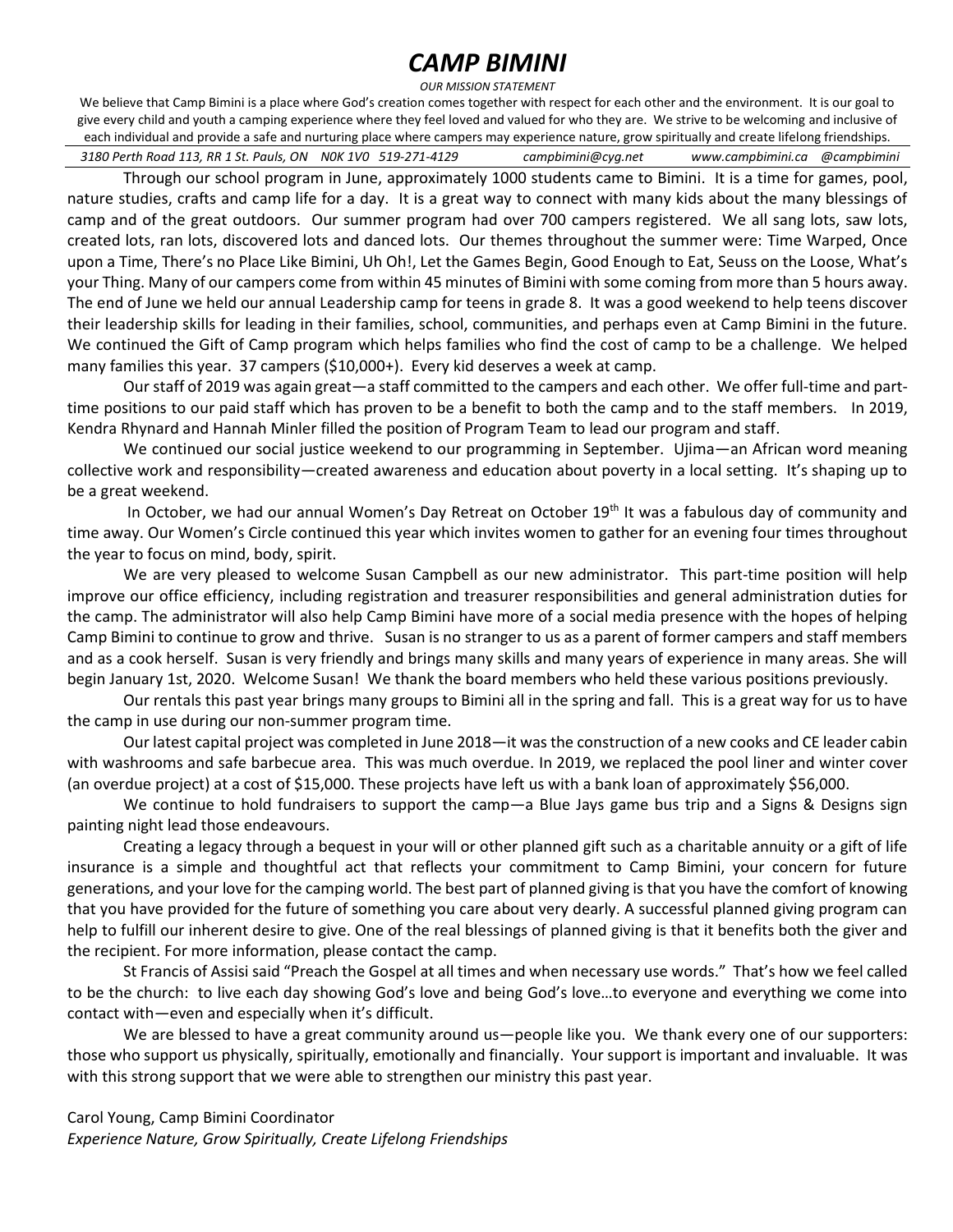#### **Christian Resource Centre**

#### **29 Ontario Road, Box 760, Mitchell, ON N0K 1N0**

#### **Annual Report for 2019**

The Christian Resource Centre would like to thank all of you for your continued support. We are grateful to each and every one of you for all that you do and continue to do within and around the United Church of Canada and our world.

As we go forward, we would ask that you hold the Resource Centre – volunteer board of directors, volunteers and staff in your thoughts and prayers as we find new ways to minister to and support our family within the new structure of the United Church of Canada.

We ask that you consider us as you decide where your local mission donations are being allocated. We want to be here for you as long as we possibly can and anything you can do is very much appreciated.

Let us know if there is a way that we can serve you – maybe you are having a ministerial meeting or a church event. We can provide you with a book display geared to whatever your theme is  $-$  just let us know where, when, number attending and theme – if we are able to be there, we will be there.

This year, we set up displays at Regional meetings, UCW events as well as many other church functions. Thank you all for thinking of us and inviting us to be there with you!

We have received many positive comments on the amazing selection of gifts for baptism, confirmation, graduation and weddings. We also have individual cards, boxed cards and books for everyone and loads of resources. We have a **great lending library** of Christian fiction as well as DVD's.

We have been blessed by ministry folks who have **donated** many books to the Resource Centre – we have all of these resources in a **separate** area in our lending library. Since they are not part of the lending library – we invite all of you to come and have a look at these – these are ALL free- take what you like and if you like, you can pass it on to someone else when you are finished. These are gifts that keep on giving!!

We also have a cozy little room in the back of the Resource Centre were 3 or 4 folks can meet – consider that when you are planning to meet with folks that are travelling from different places.

We maintain an in-store selection of church supplies including bulletin covers, baptism and confirmation certificates, baptism candles, and candles for Advent and Lent, Christ Candles, baptism, marriage and burial record books and communion supplies. We have new crest lapel pins, key chains, embroidered badges and window decals as well as many other United Church items. We have vendors who can